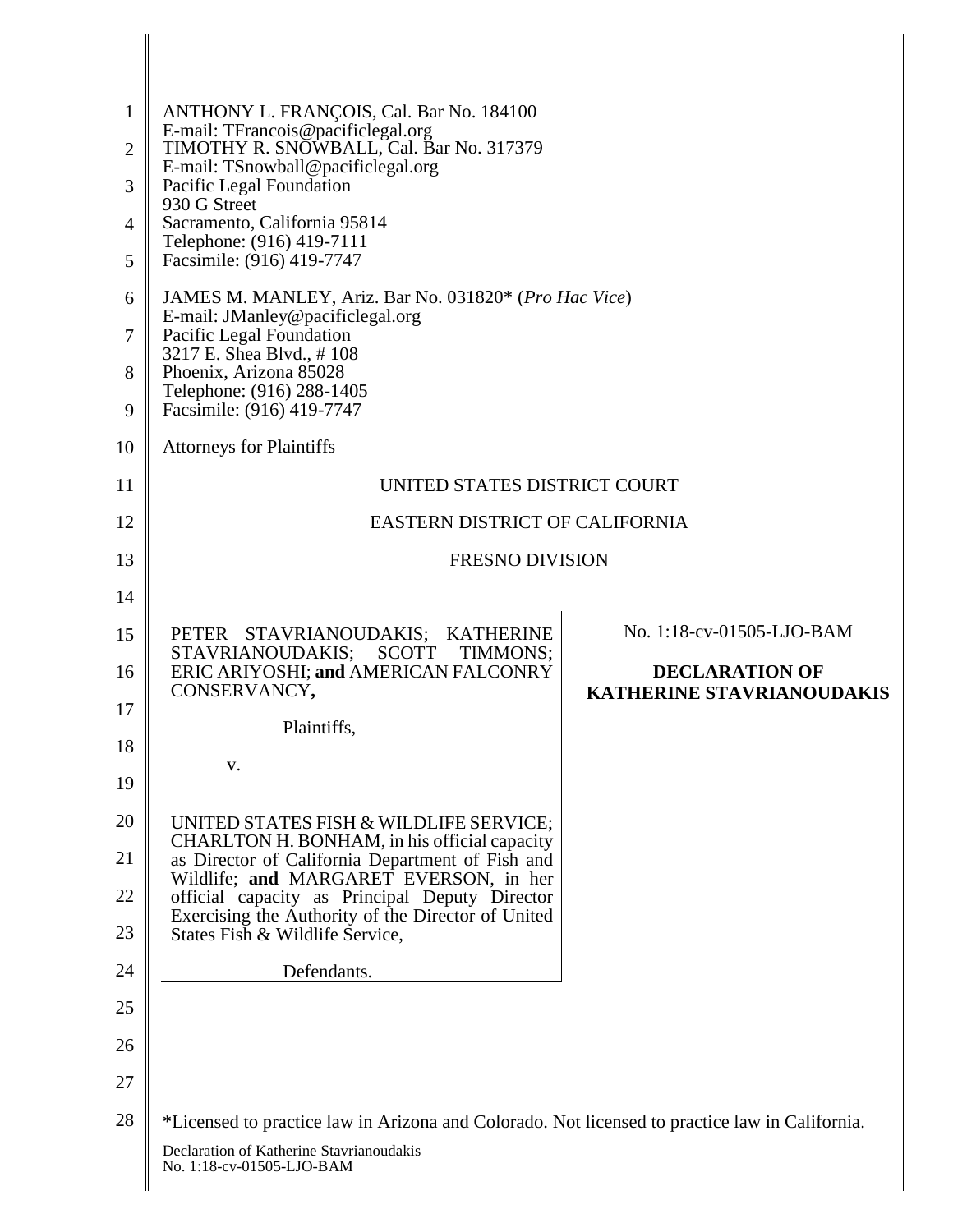1 2 I, Katherine Stavrianoudakis, declare:

3 1. The facts set forth in this declaration are based on my knowledge and, if called as a witness, I can competently testify to their truthfulness under oath.

4

5

6

7

8

9

2. I am a Service Coordinator for Valley Mountain Regional Center, a nonprofit that provides services for the adult developmentally disabled. My position is focused on advocating on behalf of my clients, setting up essential support services to ensure their independence, and to achieve their personal goals. This includes work with the public defender's office, as well as planning end of life and funeral services. I am the point person in helping my clients get any help that they may need in their lives or after their deaths. I have been in this field of work for 26 years.

10 11 12 13 14 15 3. I first learned about the warrantless search rules applicable to falconers' homes and property when Peter acquired his current bird, "Ares," in 2015 shortly before we were married. Specifically, I learned about the impact that the rules would have on me and my constitutional rights. I realized I would be forced to give up my Fourth Amendment rights. I was shocked to discover that at any moment armed California Fish and Wildlife officers could barge right into my house and have full rein over my home without having permission to come in.

16 17 18 19 4. Upon learning about these rules, I became extremely upset and angry. I thought, "How dare they think they have the ability to come into my home without a warrant, just because I happen to be married to a falconer." I did not sign anything like a falconry license, and yet I am assumed to have given up my constitutional rights.

20 21 22 5. My main job as a Service Coordinator is to advocate on behalf of my clients, and here I am being told that I am giving up my own rights. I decided that if California Fish and Wildlife officers ever came to my door I was not going to let them violate my rights by coming inside.

- 23 24 25 26 27 6. Since that time, my initial anger has been replaced by fear. Especially after hearing what happened to Peter in 1983, to Fred Seaman in 2017, and to other falconers who I have met and spoken to on several occasions. Fred's property and home were searched by armed Fish and Wildlife agents without a warrant over his protests in 2017, just a couple years after I learned that California Fish and Wildlife officers could do the same to my home.
- 28

///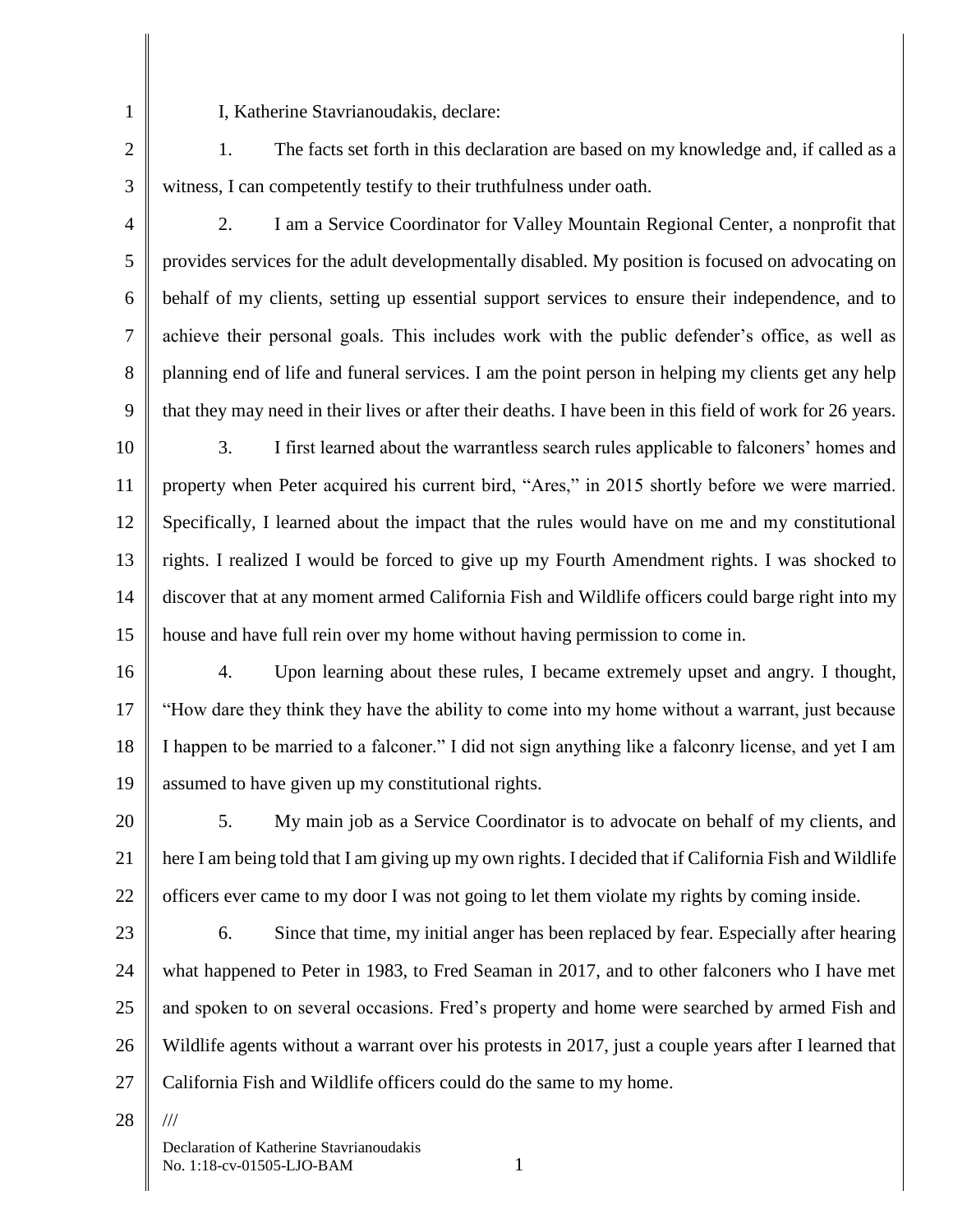1 2 3 4 7. This fear has only increased since this lawsuit was filed. I am afraid of retaliation by California Fish and Wildlife officers. I am anxious that I am now a known entity who could be specifically targeted. They may come to my home to harass me just to prove a point and there is nothing I could do to stop them.

5 6 7 8 9 10 8. Specifically, I am concerned with the officers being heavily armed and wearing bullet proof vests when these searches are conducted. It is a powerful statement and power play. I am afraid that if I refuse entry to these officers, who are prepared for violence, that violence could be the result. Will they knock down my door, pin me down, and put me in handcuffs because I do not want to cooperate with my rights being violated? All because I love and am married to a falconer?

11 12 13 14 15 9. I suffer with anxiety often as a result of this situation. I wonder what might happen if officers show up on my property demanding entry into my home. I am a law-abiding citizen that plays by the rules. I have done nothing wrong and feel that I should not have been put in this position because the Department of Fish and Wildlife refuses to recognize that these rules are unconstitutional.

16 17 18 19 10. Privacy is extremely important to me. My home is my sanctuary. My home is my safe place. I often even limit phone calls coming to the house because my time at home is my quiet time. Now I have to worry about armed government agents showing up unannounced and entering my home without permission.

20 21 22 11. These fears are only increased because I know that Peter's ability to keep Ares and continue to practice falconry is dependent on me giving up my rights. I feel like Peter's license is being held hostage—as is our relationship with Ares.

23

24 25 12. Ares is part of our family. He lives with us inside our home. He is a sweet little bird that I love and enjoy having in our home. He is an integral part of our lives. Losing Ares would be a tremendous and devastating loss.

26 27 13. Though I think falconry is a beautiful sport, I do not currently, have never, and have no plans to hold a falconry license.

28

Declaration of Katherine Stavrianoudakis No. 1:18-cv-01505-LJO-BAM 2

///